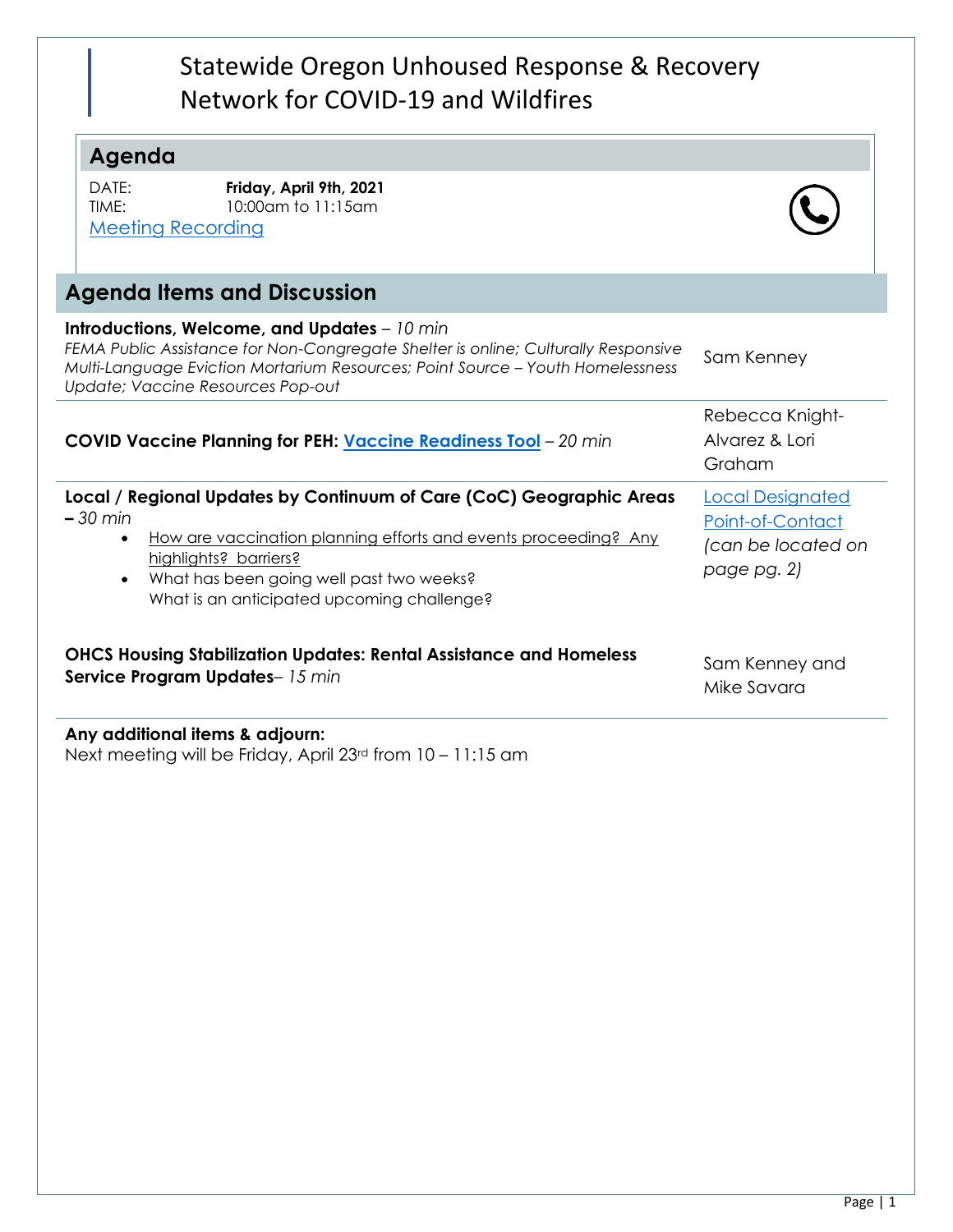| <b>Meeting Discussion Topic</b>                 |                               |                     |                                                                                                                                                                                                                                                                                                           |  |
|-------------------------------------------------|-------------------------------|---------------------|-----------------------------------------------------------------------------------------------------------------------------------------------------------------------------------------------------------------------------------------------------------------------------------------------------------|--|
| 04.09.2021                                      |                               |                     |                                                                                                                                                                                                                                                                                                           |  |
| Continuum of Care                               | Counties                      | Primary Name        |                                                                                                                                                                                                                                                                                                           |  |
| OR 500 - Eugene Springfield/<br>Lane County CoC | Lane                          | Lora Ashworth       | Working well with<br>public health folks,<br>facilitating<br>providers: White<br><b>Bird and Willamette</b><br>Valley. Love to<br>connect on logistics<br>of Motel sharing                                                                                                                                |  |
|                                                 | Washington                    | Anette Evans        | Coordinated with<br>all of shelters and<br>housing providers to<br>get vaccinations<br>out. Applied for<br>FEMA funds to help<br>with shelter. Getting<br>individuals one shot<br>(J&J preferred)                                                                                                         |  |
|                                                 | Coos, Curry County            | Beth Barker-Hidalgo | In Curry County St.<br>Tim's has<br>vaccinated 100<br>unsheltered<br>community<br>members, frontline<br>staff, and general<br>population - J&J<br>vax is used. We are<br>planning duplicate<br>clinics in Central<br>Curry. We are<br>pulling our CCOs in<br>for support for<br>translation a<br>service. |  |
|                                                 | Hood River, Wasco,<br>Sherman | Alisa Fowler        | Non-Congregate<br>Shelter opened, did<br>vaccine clinic<br>there. Last week,<br>pallet shelter site in<br>Wasco did a<br>vaccine drive.                                                                                                                                                                   |  |
|                                                 | <b>Clatsop County</b>         | Susan Prettyman     | Public Health<br>Authority has been<br>done 2-3 vaccine<br>events a week.<br>Next week an<br>event with J&J,<br>Moderna vaccines.<br>Next month, hosting                                                                                                                                                  |  |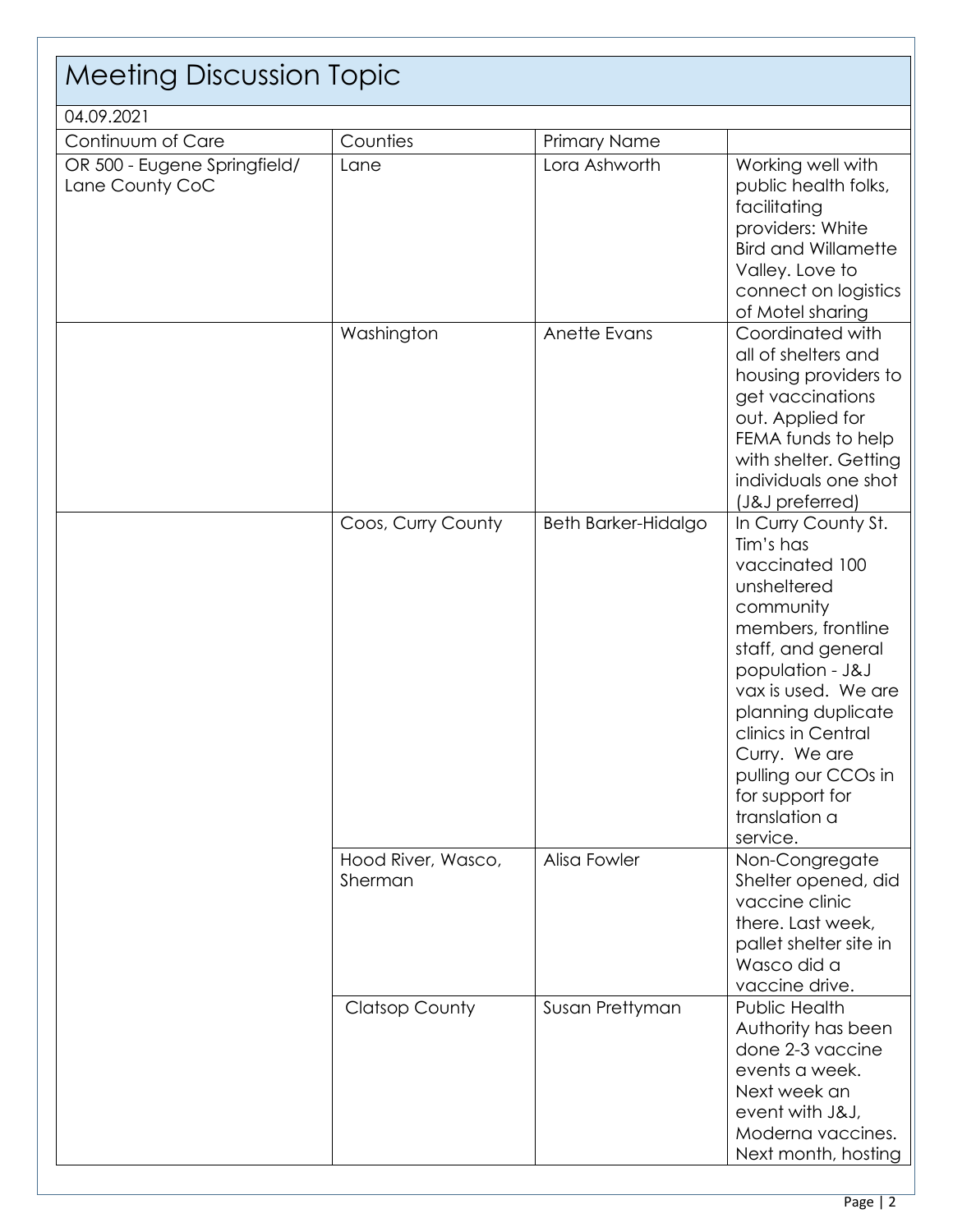|                          |                                                                                                                                                                                                                                                                                   | an event -<br>vaccines, haircuts,<br>meals, etc. |
|--------------------------|-----------------------------------------------------------------------------------------------------------------------------------------------------------------------------------------------------------------------------------------------------------------------------------|--------------------------------------------------|
| <b>Unavailable Areas</b> | Multnomah,<br>Jackson, Deschutes,<br>Crook, Jefferson,<br>Marion, Polk,<br>Clackamas,<br>Josephine, Douglas,<br>Klamath, Lake,<br>Harney, Malheur,<br>Grant, Union,<br>Wallowa, Baker,<br>Columbia, Tillamook,<br>Lincoln, Benton, Linn,<br>Gilliam, Morrow,<br>Umatilla, Wheeler |                                                  |
|                          |                                                                                                                                                                                                                                                                                   |                                                  |
|                          |                                                                                                                                                                                                                                                                                   |                                                  |
|                          |                                                                                                                                                                                                                                                                                   |                                                  |
|                          |                                                                                                                                                                                                                                                                                   |                                                  |